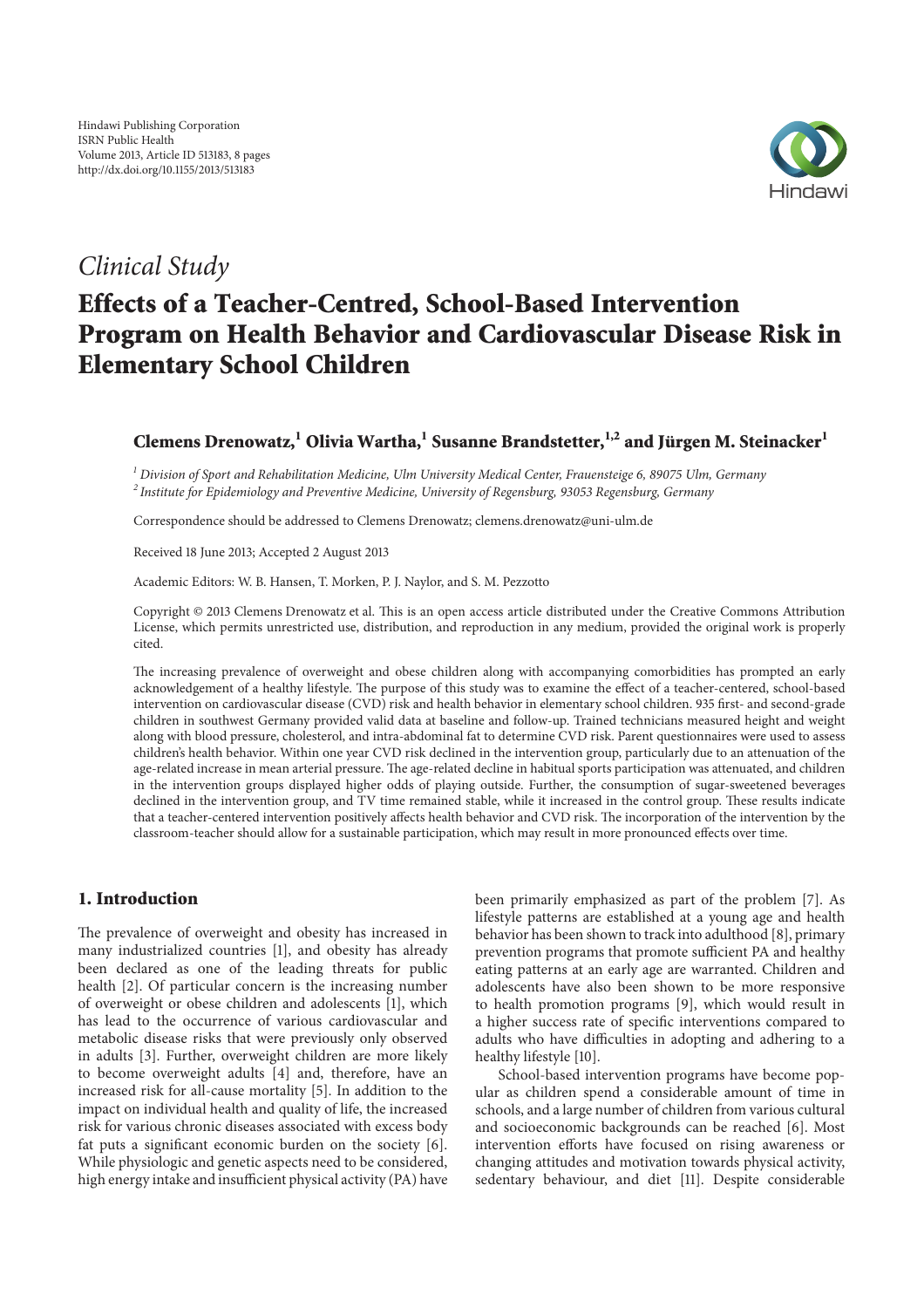efforts, the success of school-based interventions concerning health behavior or body composition, however, has been limited [12, 13]. Kropski et al. argue that short intervention periods, as well as methodological issues including a lack of randomized controlled study designs, contribute to a lack of conclusive evidence regarding the effectiveness of school-based interventions on weight-related outcomes [14]. The focus on body weight or body composition as primary outcome, rather than on behavioral changes or other CVD risk factors, may also be problematic. Due to growth-related changes in body composition, especially around puberty, changes in body composition may not necessarily reflect intervention effects adequately, and in a meta-analysis, Harris et al. did not show any difference in BMI between control and physical activity intervention groups [15]. Even though body composition affects CVD risk [16], other risk factors, such as blood pressure, cholesterol levels, or intra-abdominal fat, need to be considered [17]. He focus of this study, therefore, was to examine the intervention effects of a teacherimplemented intervention program on health behavior and CVD risk, rather than body composition.

#### 2. Methods

2.1. Subjects. Thirty-two schools with 64 first- and secondgrade classes in southwest Germany agreed to participate in URMEL-ICE (Ulm Research on Metabolism, Exercise and Lifestyle in Children). He study protocol was approved by the Ministry of Culture and Education of the state of Baden-Württemberg, Stuttgart as well as the institutional ethics committee and is in accordance with the declaration of Helsinki. After ensuring participation, schools were randomly assigned to either the intervention or the one-year waiting-control group. Parental consent as well as child assent was obtained for 1119 (78%) elementary school children. The average age at baseline was  $7.6 \pm 0.5$  years. 935 (445) intervention, 490 control) children provided valid data at both measurement times, baseline and one-year follow-up. Due to missing data on various measurements, sample size, however, varies for individual analyses.

2.2. Intervention. He intervention mapping protocol (IMP) [18] was used to guide the program development. A major aspect of the program was the implementation of the intervention by regular classroom teachers, who were familiarized with the program via 4 seminars prior to the beginning of the intervention. He intervention did not require additional time for physical education and was developed in cooperation with experienced teachers to be in accordance with the current curriculum to ensure the applicability of the materials in a normal classroom setting. Materials consisted of a total of 29 teaching units per year (30–60 minutes each) and various short activities, which could be implemented in the classroom. Teachers were asked to provide 2 in-class activity blocks per day, lasting 5–7 minutes each. Further, materials for parental information and 6 family homework assignments were included to facilitate parental involvement. The homework assignments informed parents about the

current health-related content taught in class and promoted an active engagement of parents in their children's leisure activities. Teachers were also provided with materials for 2 parent-teacher meetings. He emphasis of the intervention was on behavior change, specifically focusing on increasing PA, reducing screentime, and decreasing the consumption of sugar-sweetened beverages. A special emphasis was put on the promotion of healthy alternative behaviors such as active transportation and active play.

2.3. Anthropometrics. Measurements were taken during the fall of the school year prior to the intervention and again one year later. All measurements were performed in a similar fashion at baseline and follow-up. Anthropometric measurements were taken by trained staff from the outpatient clinic of Ulm Children's Hospital according to standard procedures with the children wearing only underwear. Using a stadiometer (Ulm Stadiometer, Busse Design, Ulm, Germany), height (cm) was measured to the nearest 0.1 cm and weight (kg) was measured to the nearest 0.1 kg using a balance beam scale (Seca, Hamburg, Germany). BMI was calculated  $(kg/m<sup>2</sup>)$  and converted to BMI percentiles (BMIPCT) using German reference values [19]. Overweight and obesity were subsequently determined at a BMIPCT above the 90th and 97th percentiles, respectively [19].

2.4. CVD Risk. CVD risk was determined based on mean arterial pressure (MAP), the ratio of total cholesterol to HDL (TC : HDL), and intra-abdominal fat (IAF). Blood pressure was measured twice with the child in a seated position according to the guidelines of the National High Blood Pressure Education Program [20]. MAP was calculated  $(MAP = \text{diast. BP} + 1/3 * \text{syst. BP})$  using the mean of the two measurements. Blood samples obtained via venous puncture were processed shortly after withdrawal. Following standard procedures, chemical analyses were performed to determine total cholesterol, HDL-cholesterol, and LDLcholesterol. IAF was assessed via sonographic measures of intra-abdominal depth using a 3.5 MHz convex transducer. Two to three measurements were performed by a single well trained technician with the child lying in a supine position following recommendations by Armellini et al. [21]. Specifically, measurements were taken along the linea alba at the height of the branching of the arteria mesenterica at the end of the expiration. An overall CVD risk score was calculated using principal component factor analysis including MAP, TC : HDL, and IAF, which resulted in a single factor (Eigenvalue = 1.22) that explained 40.6% of the variance at baseline. Component loadings were 0.76, 0.65, and 0.46 for IAF, TC : HDL, and MAP, respectively. At follow-up, the Eigenvalue of the CVD risk score was 1.26 and explained 42.0% of the variance. Component loadings for the follow-up CVD risk score were 0.71, 0.62, and 0.61 for IAF, TC : HDL, and MAP, respectively.

2.5. Health Behavior. Parental questionnaires were used to assess children's physical activity, sports participation, sedentary behaviour, breakfast habits, and the consumption of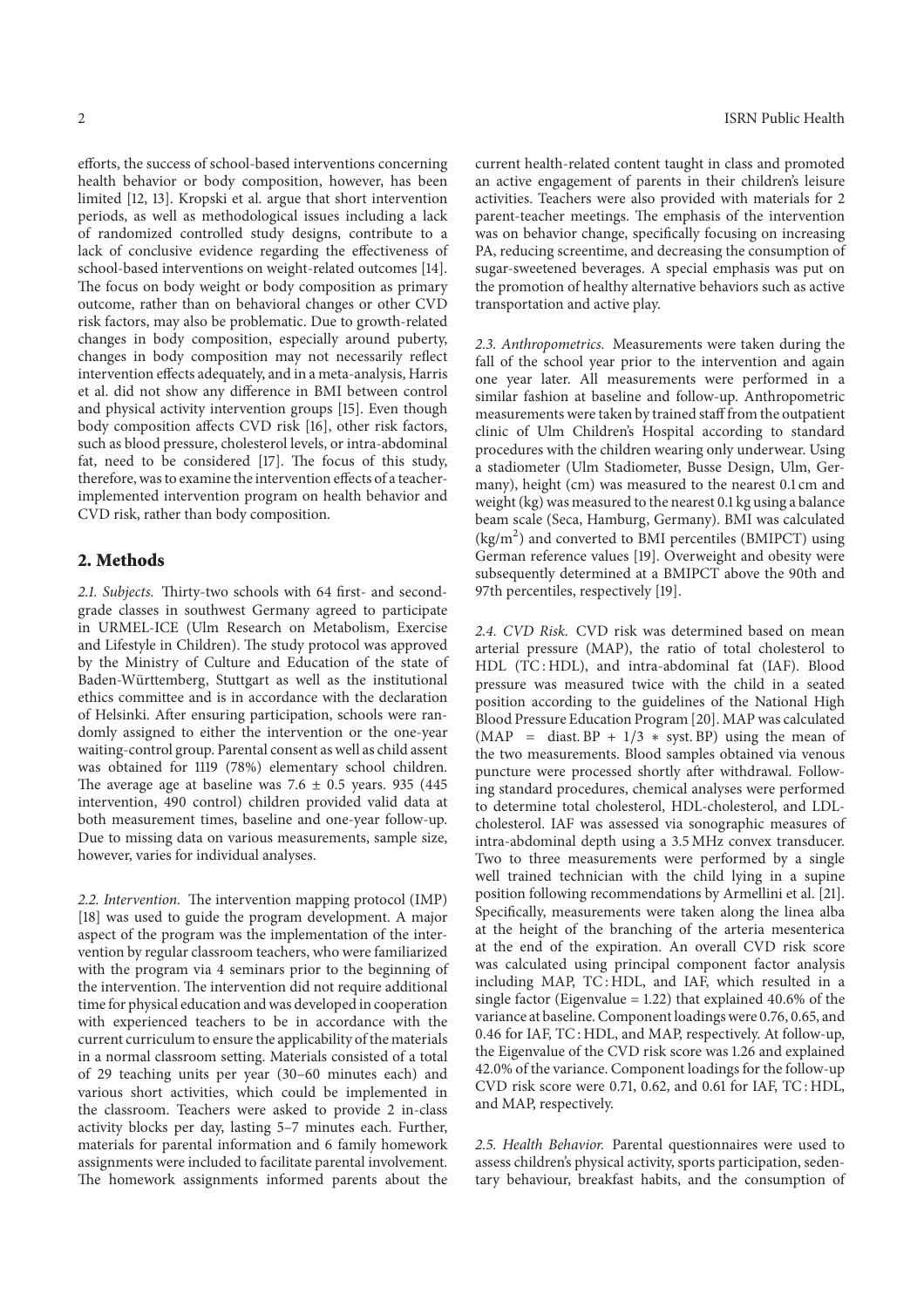sugar-sweetened beverages. Questions were based on the KiGGS survey, which assessed health behavior in a representative sample of 18,000 German children and adolescents. The KiGGS questionnaire was developed based on expert evaluation of existing national and international studies and data sources [22]. Specifically, parents were asked about their children's participation in sports, time spent playing outside, and walking and active transport. Further, parents reported whether their child had breakfast prior to going to school, the consumption of sugar-sweetened beverages, and time spent watching TV and playing computer.

2.6. Statistical Analysis. Descriptive statistics were calculated and repeated measures ANCOVA, controlling for age and sex, were performed to assess time by intervention effects on CVD risk. To control for the effect of body composition on CVD risk, BMIPCT was added as a covariate in a second analysis. Further, differences in CVD risk at follow-up were analysed via ANCOVA, controlling for sex, age, and baseline values. In addition, dependent *t*-tests were used to examine changes over time in CVD risk and health behaviour in each group separately. For the categorical variables regarding health behaviour, odds ratios at follow-up, adjusted for sex, age, and baseline values, were calculated as well. Statistical analyses were performed using SPSS 19.0 with a significance level set at  $P < 0.05$  using Bonferroni adjustment for multiple analyses.

#### 3. Results

There were no differences in age, BMIPCT, or CVD risk factors at baseline between children included in the analysis and those who did not provide data at follow-up. Table 1 shows the descriptive characteristics of the sample with data during baseline and follow-up, separately for the control and intervention groups. No sex differences were shown for BMIPCT and CVD risk score at baseline and follow-up. Boys, however, had higher IAF, while girls had a higher TC : HDL ratio at both measurements. At baseline boys also displayed significantly higher MAP compared to girls.

Repeated measures ANCOVA, controlling for sex and age, did not show any significant results concerning BMIPCT. For the overall CVD risk score, a significant time by intervention effect occurred (Wilks  $\lambda = 0.99$ ,  $F(1, 639) = 8.72$ ,  $P < 0.01$ , partial  $\varepsilon^2 = 0.01$ ) without significant main effects for either time or intervention. Concerning individual CVD risk factors, a time by intervention effect was shown for MAP (Wilks  $\lambda = 0.98$ ,  $F(1, 898) = 16.91$ ,  $P < 0.01$ , partial  $\varepsilon^2 = 0.02$ ) and IAF (Wilks  $\lambda = 1.00$ ,  $F(1, 898) = 4.24$ ,  $P = 0.04$ , partial  $\varepsilon^2$  = 0.01). There were no main effects for the intervention in any of the CVD risk factors, but there was a significant main effect for time for IAF (Wilks  $\lambda = 0.99$ ,  $F(1, 898) =$ 7.59,  $P < 0.01$ , partial  $\varepsilon^2 = 0.01$ ). Results were similar for MAP and TC: HDL ratio after additionally controlling for BMIPCT. For IAF, however, the time by intervention effect was no longer present, but main effects were observed for time (Wilks  $\lambda = 1.00$ ,  $F(1, 897) = 4.46$ ,  $P = 0.04$ , partial  $\varepsilon^2 = 0.01$ ) as well as intervention  $(F(1, 897) = 8.56, P < 0.01,$ 

Table 1: Descriptive characteristics of the sample at baseline and follow-up. Values are mean  $\pm$  SD (exept for prevalences).

| $N$ (male,<br>female)                 | <b>Baseline</b>            |                       | Follow-up                  |                       |
|---------------------------------------|----------------------------|-----------------------|----------------------------|-----------------------|
|                                       | Intervention<br>(244, 201) | Control<br>(259, 231) | Intervention<br>(244, 201) | Control<br>(259, 231) |
| Age (years)                           | $7.6 + 0.4$                | $7.5 + 0.4$           | $8.8 + 0.4$                | $8.8 + 0.4$           |
| Height (cm)                           | $127.4 + 5.9$              | $127.0 + 5.4$         | $133.9 + 6.3$              | $134.1 \pm 5.7$       |
| Weight (kg)                           | $26.5 + 5.1$               | $26.4 + 4.8$          | $30.6 + 6.5$               | $30.9 + 6.0$          |
| <b>BMIPCT</b>                         | $49.1 + 29.4$              | $51.0 + 28.1$         | $51.3 + 29.9$              | $53.6 + 28.8$         |
| $\frac{0}{0}$<br>Overweight/<br>obese | 13.9%                      | 10.4%                 | 14.6%                      | 13.9%                 |

partial  $\varepsilon^2$  = 0.01). IAF increased significantly over time, and even though values were higher in the intervention group during baseline and follow-up, the difference became less pronounced at follow-up (Figure 1).

Similar to the repeated measures ANCOVA, no difference in BMIPCT was observed at follow-up when controlling for sex, age, and baseline BMIPCT. The control group, however, displayed a significantly higher total CVD risk score, after controlling for sex, age and baseline CVD risk  $(F(1, 643) =$ 5.14,  $P = 0.02$ , partial  $\varepsilon^2 = 0.01$ ). This result, however, was no longer significant after additionally controlling for BMIPCT. Regarding individual CVD risk factors, only MAP was significantly higher in the control group compared to the intervention group when controlling for sex, age, and baseline values (*F*(1, 902) = 11.36, *P* < 0.01, partial  $\varepsilon^2$  = 0.01), and this result remained ader additionally controlling for BMIPCT. Analysing changes in the control and intervention groups separately over time, an increase in MAP was shown in the control group  $(t(463) = -5.87, P < 0.01)$  while MAP remained stable in the intervention group. IAF and BMIPCT increased in both groups ( $P < 0.01$ ) while no significant change in TC : HDL ratio occurred in either group. Overall CVD risk, however, decreased significantly in the intervention group  $(t(306) = 2.31, P = 0.02)$ , while it increased in the control group  $(t(335) = -1.97, P = 0.05)$ .

Regarding health behaviour, a significant reduction in the consumption of sugar-sweetened beverages from baseline to follow-up was observed in the intervention group  $(t(324) =$ 5.55,  $P \, < \, 0.01$ ), while no change occurred in the control group. Sports participation declined in the control group  $(t(388) = 2.65, P < 0.01)$ , while it remained stable in the intervention group. Time spent playing outside, on the other hand, was reduced in the control as well as the intervention groups ( $P < 0.01$ ). Nevertheless, children in the intervention group displayed a higher odds ratio for playing outside at follow-up when controlling for sex, age, and baseline values (Table 2). They also had reduced odds for regular consumption of sugar-sweetened beverages. For sedentary behaviour, an increase in TV time occurred in the control group  $(t(442) = -2.04, P = 0.04)$  but not in the intervention group. Time spent on the computer increased in both groups  $(P < 0.01)$ . Odds ratios for sedentary behavior were not significant, but a trend towards a lower odds ratio for high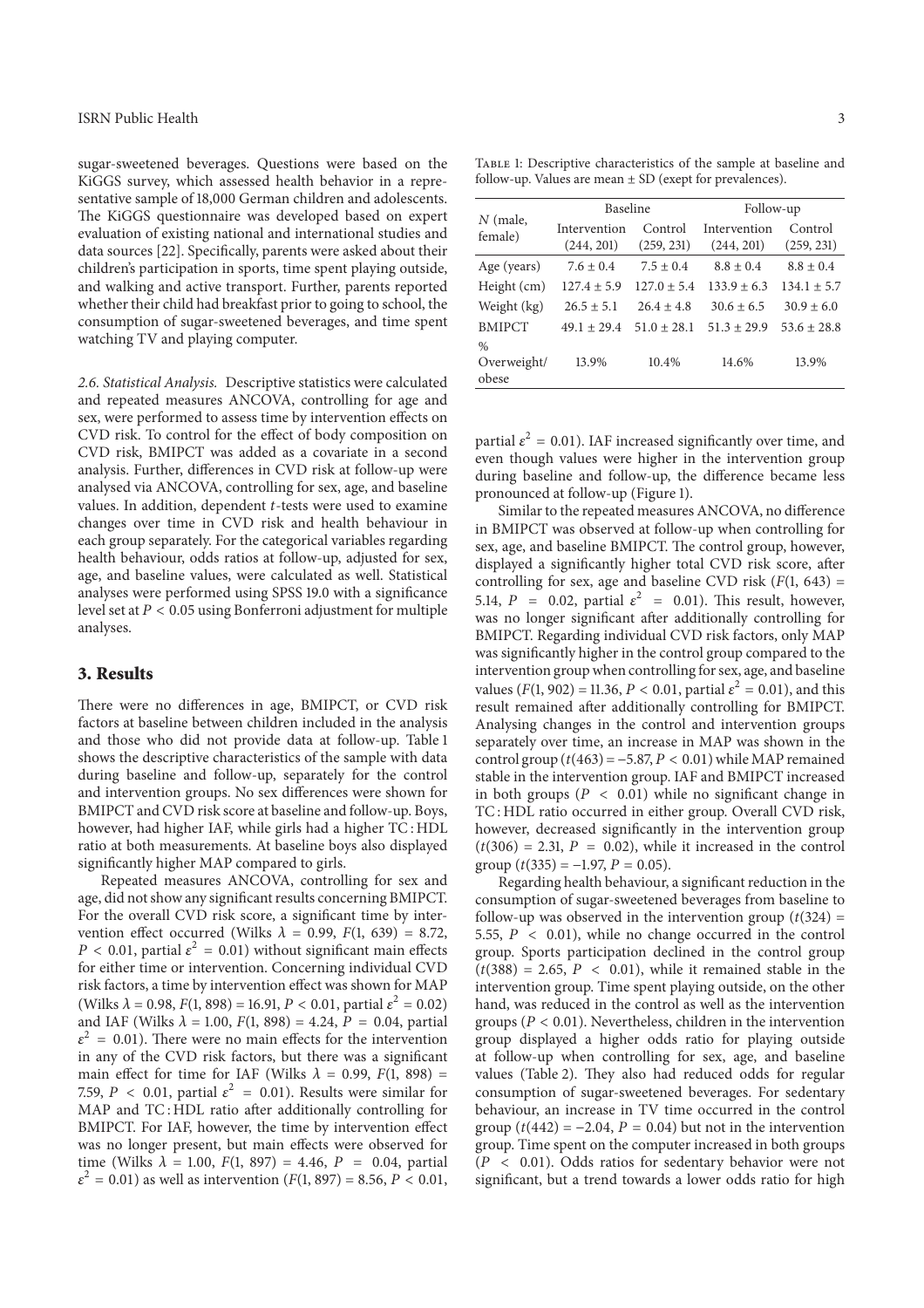

Figure 1: Cardiovascular risk factors and total cardiovascular risk in the control and intervention groups during baseline and follow-up assessments. Values are means adjusted for sex, age, and BMIPCT.

sedentary behaviour was observed in the intervention group (Table 2).

#### 4. Discussion

Even though effects were relatively small, the results of this study indicate that a teacher-implemented intervention, which emphasizes parental involvement, has the potential to affect health behavior and reduce CVD risk. Despite a lack of effect on body composition, the intervention reduced CVD risk in these elementary school children. Specifically, an attenuation in the age-related increase in MAP was observed. There was also an attenuation of the age related decline in habitual sports participation in the intervention group.

Further, a decline in the consumption of sugar-sweetened beverages was observed in the intervention group resulting in reduced odds for regular consumption of sugar-sweetened beverages following intervention. The results also indicate a positive effect on sedentary behavior as TV time only increased in the control group. Even though both groups increased their time spent on the computer, the increase was smaller in the intervention group.

Sahota et al. did not report an effect of school-based health promotion programs on body composition either, which was explained by the duration of the intervention [23]. These authors argue that, despite a successful implementation in schools, an intervention period of one year would not be long enough to expect any significant changes in BMI. Other studies, however, reported significant effects with obesity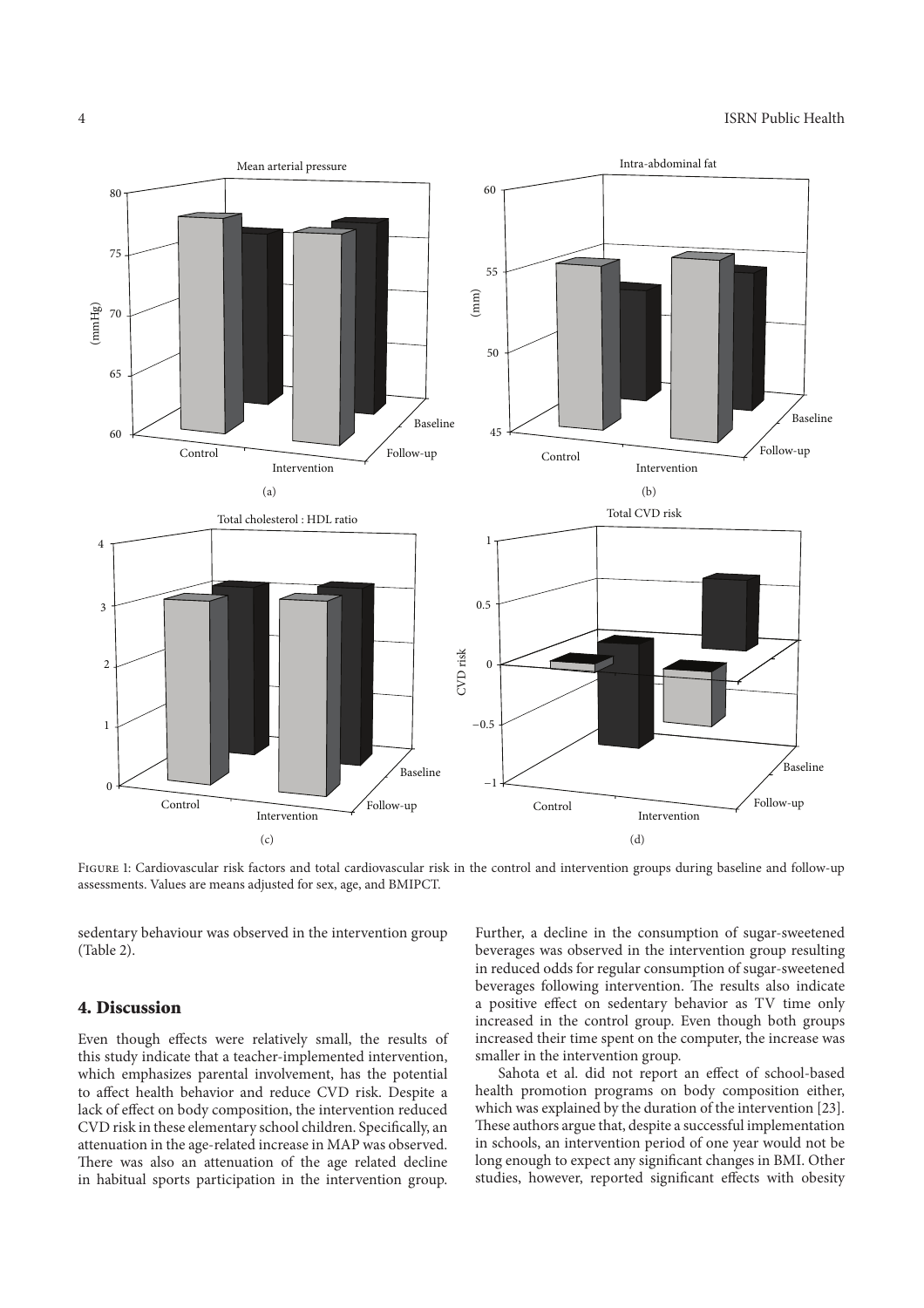Table 2: Odds ratio, adjusted for sex, age, and baseline value, of health behaviors in the intervention group compared to the control group at follow-up. Significant results are in bold.

|                                                          | Odds ratio | 95% confidence<br>interval |
|----------------------------------------------------------|------------|----------------------------|
| Consumption of<br>sugar-sweetened beverages<br>(regular) | 0.65       | 0.46; 0.92                 |
| Regular breakfast                                        | 1.17       | 0.71; 1.93                 |
| Playing outside (almost daily)                           | 1.41       | 1.02; 1.94                 |
| Sports participation<br>(at least once a week)           | 1.06       | 0.76; 1.46                 |
| TV time (>60 min/day)                                    | 0.81       | 0.59; 1.13                 |
| Computer time (>30 min/day)                              | 0.88       | 0.58; 1.11                 |

prevention programs in schools, particularly when parents were included [24–26]. Nevertheless, Shaya et al. questioned the sustainability of these short-term effects in response to school-based interventions over a prolonged period of time [25], and a Cochrane review reported little evidence for the effect of school-based interventions on body weight beyond the intervention period  $[27]$ . The necessity of a prolonged engagement in an intervention to observe changes in body weight was also indicated by Taylor et al. who reported lower BMI values in children who participated in a schoolbased intervention for at least 1 year [28]. For a significant reduction in the prevalence of obesity, however, 2 years of the intervention were necessary. As the intervention program in the present study was implemented by the classroom teacher, a prolonged engagement with the intervention should be possible, and Waters et al. concluded that, especially at the ages of 6 through 12, such interventions would be beneficial despite the relatively small effects observed initially [29]. Similarly, Brown and Summerbell emphasized a combination of dietary information and physical activity in school-based interventions to successfully prevent the development of overweight or obesity in the longterm even though changes may not be visible within one year of the intervention [12].

It should also be considered that body weight is not the only CVD risk factor. At this time, however, only limited research on the effect of school-based interventions on other markers of CVD risk is available. Naylor and McKay showed a reduction in CVD risk and an increase in bone health with the implementation of active breaks during regular class time [6], and other studies showed that school-based interventions can attenuate the age-related increase in MAP in children and adolescents  $[30-32]$ , which is consistent with the findings of the present study. Results on the effect of school-based interventions on cholesterol levels are less consistent. The present study as well as Harrell et al. did not show any changes in blood lipids within one year [32], while Manios et al. did report a significant difference in cholesterol levels [33]. In this study, however, participants engaged in the intervention for over 6 years, which suggests that longer intervention periods might be necessary to achieve changes in blood lipids. Similarly, results on changes in body fat in response to school-based intervention programs have been inconsistent. Several studies have shown an attenuation in

skinfold thickness with a school-based intervention [30, 33], and Rush et al. reported a reduction in the accumulation of body fat, especially in younger children [31]. Harris et al., on the other hand, concluded in their literature review, that activity-based interventions are ineffective in improving body composition or body fatness [15], and Bronikowski and Bronikowska did not show any differences in body fatness 15 months after the cessation of an intervention in adolescents [34]. These authors, however, showed that physical activity levels remained higher in the intervention group, which was also shown in the younger sample of the present study.

Verstraete et al. also showed an attenuation of the agerelated decline in moderate PA and moderate-to-vigorous PA via accelerometry [35]. Further, the incorporation of at least one activity break per day during class time was shown to increase daily step counts in elementary school children [36]. Higher PA levels, however, could not always be sustained beyond the intervention [37], and to ensure at least a modest increase in PA levels, environmental changes in addition to an education-only approach are suggested [6]. Increased awareness on the importance of a healthy lifestyle could further affect sedentary behavior and dietary patterns [26]. Results of the present study support this argument as children in the intervention group were able to maintain their habitual sports participation and TV time, while children in the control group increased their TV time and reduced their PA. In addition, a reduction in the consumption of sugarsweetened beverages was reported, which has been shown previously as well even if no change in the intake of fruits and vegetables was observed [38]. Including the community as well as the family in a school-based intervention did result in an increase in fruit and vegetable consumption in addition to a decline in screentime [39]. Providing information on the caloric content of sugar-sweetened beverages in stores rather than education in schools was also successful in reducing the consumption of sugar-sweetened beverages in adolescents [40].

The lack of consistent results on effects of school-based interventions to promote health behavior may partially be due to different intervention protocols but could also be a result of differences in the assessment of the variables of interest. Due to the young age of the participants, the present study relied on parent report, which could lead to biased results. As parents knew about the goal of the intervention, they might have responded in a more socially desirable way. It is, however, unlikely that only parents of the intervention group displayed such a desirability bias [39]. Even though only limited information on actual parental involvement in the present study is available, parental involvement could be an important aspect in the establishment of a healthy lifestyle in children. Participation in the family homework assignments and knowledge gained via parent-teacher meetings may even provide some benefits for the parents themselves.

In contrast to the subjective report on health behavior, indicators for CVD risk were assessed objectively, and results indicate the potential for a reduction of CVD risk with a teacher-centred intervention. After one year of the intervention, effects were only shown for MAP, but a prolonged engagement in the intervention may result in further positive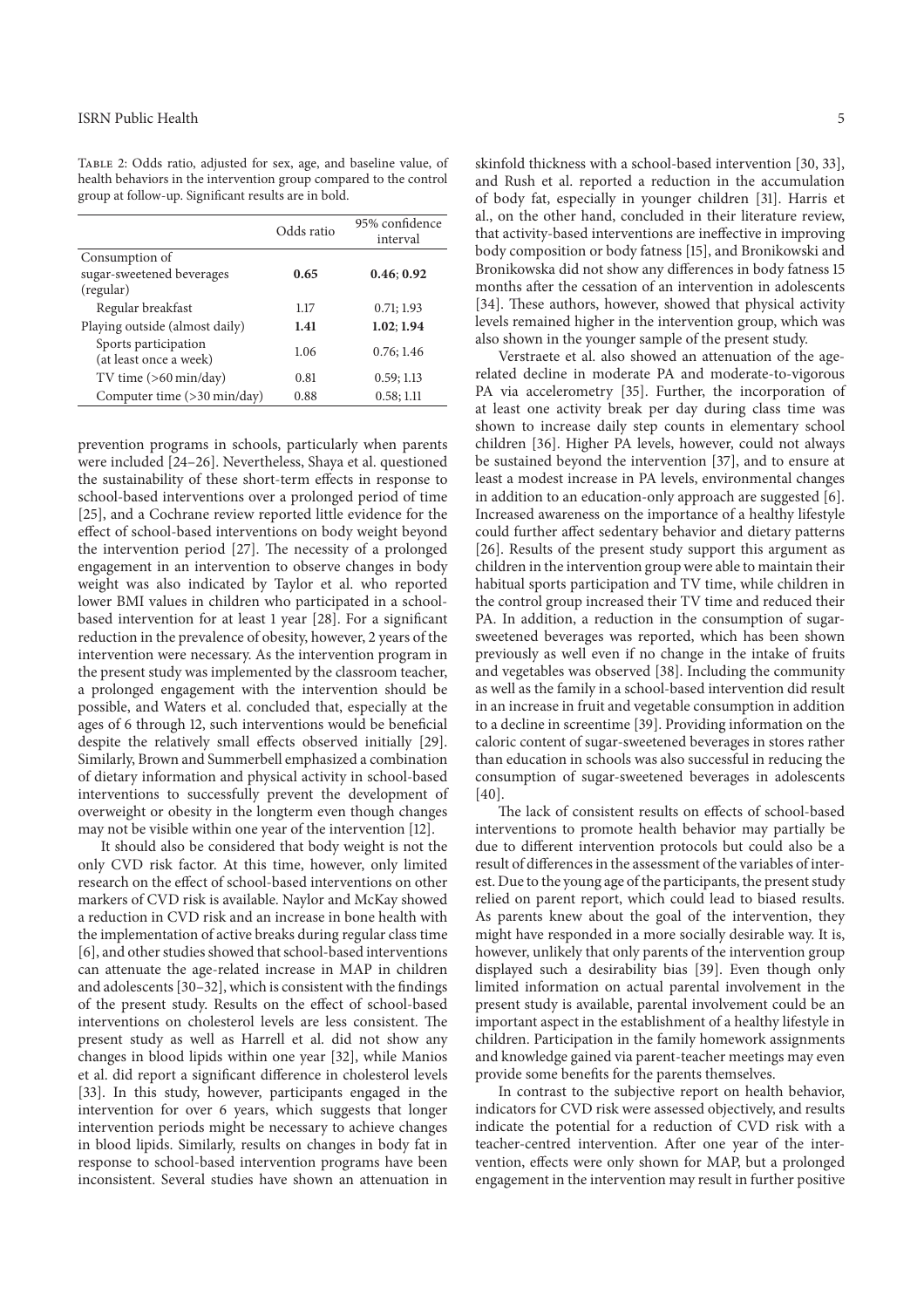effects on markers of CVD risk. Since the intervention was incorporated in the regular curriculum and delivered by the classroom teacher, it should be sustainable over a prolonged period of time [41]. While higher-dose interventions potentially yield more pronounced results in the short term, they may not allow for long-term sustainability. Long-term interventions involving the parents in addition to educational and environmental adjustments in the school, however, are suggested to ensure a healthier overall lifestyle that would track into adolescence and possibly even adulthood [33]. It should also be mentioned that the reduction in educational minutes due to active breaks does not affect academic performance in children [42]. Activity breaks in the educational setting have actually been shown to increase academic performance [43] and positively affect children's attention [44], which should increase the adherence of teachers who are implementing the intervention program.

#### 5. Conclusions

In conclusion, results of the present study show a modest effect on CVD risk and health behavior in elementary school children. As the intervention was incorporated by the classroom teacher within the regular curriculum, a prolonged engagement beyond the evaluation period should be possible, and the sustainability of this program throughout the entire elementary school period could have more pronounced effects in the long term, possibly influencing BMI and overweight or obesity rates [39]. In an international review Dobbins et al. concluded that school-based interventions positively affect sedentary behavior, aerobic fitness, and blood cholesterol, despite a lack of evidence for positive effects on body composition [45]. Even though results of the present study are promising, it should be considered that no single intervention fits all schools, and programs should be adjusted according to the target population [24]. Girls, for example, are more responsive to educational interventions, while boys show a better response to structural and environmental changes that facilitate increased physical activity or a healthier diet [14]. Not surprisingly, participants who are more engaged in the intervention have been shown to display better results [39]. Intervention strategies, therefore, need to consider the needs and requirements of the target population to be successful. Independent of the chosen intervention strategy, the sustainability of the intervention program over a prolonged period of time is a crucial aspect to ensure clinically relevant changes that can be maintained beyond the intervention period. A teacher-implemented health promotion program is one approach to address the growing problems associated with a sedentary lifestyle and poor diet choices in elementary school children.

#### Acknowledgments

The study has been funded by the Baden-Wurttemberg Stiftung, Stuttgart, Germany. The URMEL-ICE-study group was headed by Jürgen M. Steinacker, Division of Sportsand Rehabilitation Medicine; Martin Wabitsch and Christoph

Galm, Department of Pediatrics; Richard Peter and Jochen Klenk, Institute of Epidemiology; Michael Fritz, Transfer Center for Neurosciences and Learning; all University of Ulm, Germany. The authors would like to acknowledge and thank all members of the study team for their excellent work and the teachers and pupils who participated in the study.

#### References

- [1] I. Pigeot, C. Buck, D. Herrmann, and W. Ahrens, "Overweight and obesity in children and adolescents. The worldwide situation," Bundesgesundheitsblatt Gesundheitsforschung Gesundheitsschutz, vol. 53, no. 7, pp. 653–665, 2010.
- [2] World Health Organisation, "World health report 2002: reducing risk—promoting healthy life," Tech. Rep., WHO Press, Geneva, Switzerland, 2002.
- [3] W. H. Dietz, "Health consequences of obesity in youth: childhood predictors of adult disease," Pediatrics, vol. 101, no. 3, pp. 518–525, 1998.
- [4] A. S. Singh, C. Mulder, J. W. R. Twisk, W. Van Mechelen, and M. J. M. Chinapaw, "Tracking of childhood overweight into adulthood: a systematic review of the literature," Obesity Reviews, vol. 9, no. 5, pp. 474–488, 2008.
- [5] D. J. Gunnell, S. J. Frankel, K. Nanchahal, T. J. Peters, and G. D. Smith, "Childhood obesity and adult cardiovascular mortality: a 57-y follow-up study based on the Boyd Orr cohort," American Journal of Clinical Nutrition, vol. 67, no. 6, pp. 1111–1118, 1998.
- [6] P.-J. Naylor and H. A. McKay, "Prevention in the first place: schools a setting for action on physical inactivity," British Journal of Sports Medicine, vol. 43, no. 1, pp. 10–13, 2009.
- [7] L. J. Ignarro, M. L. Balestrieri, and C. Napoli, "Nutrition, physical activity, and cardiovascular disease: an update," Cardiovascular Research, vol. 73, no. 2, pp. 326–340, 2007.
- [8] C. D. Summerbell, "The identification of effective programs to prevent and treat overweight preschool children," Obesity, vol. 15, no. 6, pp. 1341–1342, 2007.
- [9] R. E. Rhodes, H. M. Macdonald, and H. A. McKay, "Predicting physical activity intention and behaviour among children in a longitudinal sample," Social Science and Medicine, vol. 62, no. 12, pp. 3146–3156, 2006.
- [10] R. E. Rhodes, R. C. Plotnikoff, and K. S. Courneya, "Predicting the physical activity intention-behavior profiles of adopters and maintainers using three social cognition models," Annals of Behavioral Medicine, vol. 36, no. 3, pp. 244–252, 2008.
- [11] I. De Bourdeaudhuij, E. Van Cauwenberghe, H. Spittaels et al., "School-based interventions promoting both physical activity and healthy eating in Europe: a systematic review within the HOPE project," Obesity Reviews, vol. 12, no. 3, pp. 205–216, 2011.
- [12] T. Brown and C. Summerbell, "Systematic review of schoolbased interventions that focus on changing dietary intake and physical activity levels to prevent childhood obesity: an update to the obesity guidance produced by the National Institute for Health and Clinical Excellence," Obesity Reviews, vol. 10, no. 1, pp. 110–141, 2009.
- [13] W. Zenzen and S. Kridli, "Integrative review of school-based childhood obesity prevention programs," Journal of Pediatric Health Care, vol. 23, no. 4, pp. 242–258, 2009.
- [14] J. A. Kropski, P. H. Keckley, and G. L. Jensen, "Schoolbased obesity prevention programs: an evidence-based review," Obesity, vol. 16, no. 5, pp. 1009–1018, 2008.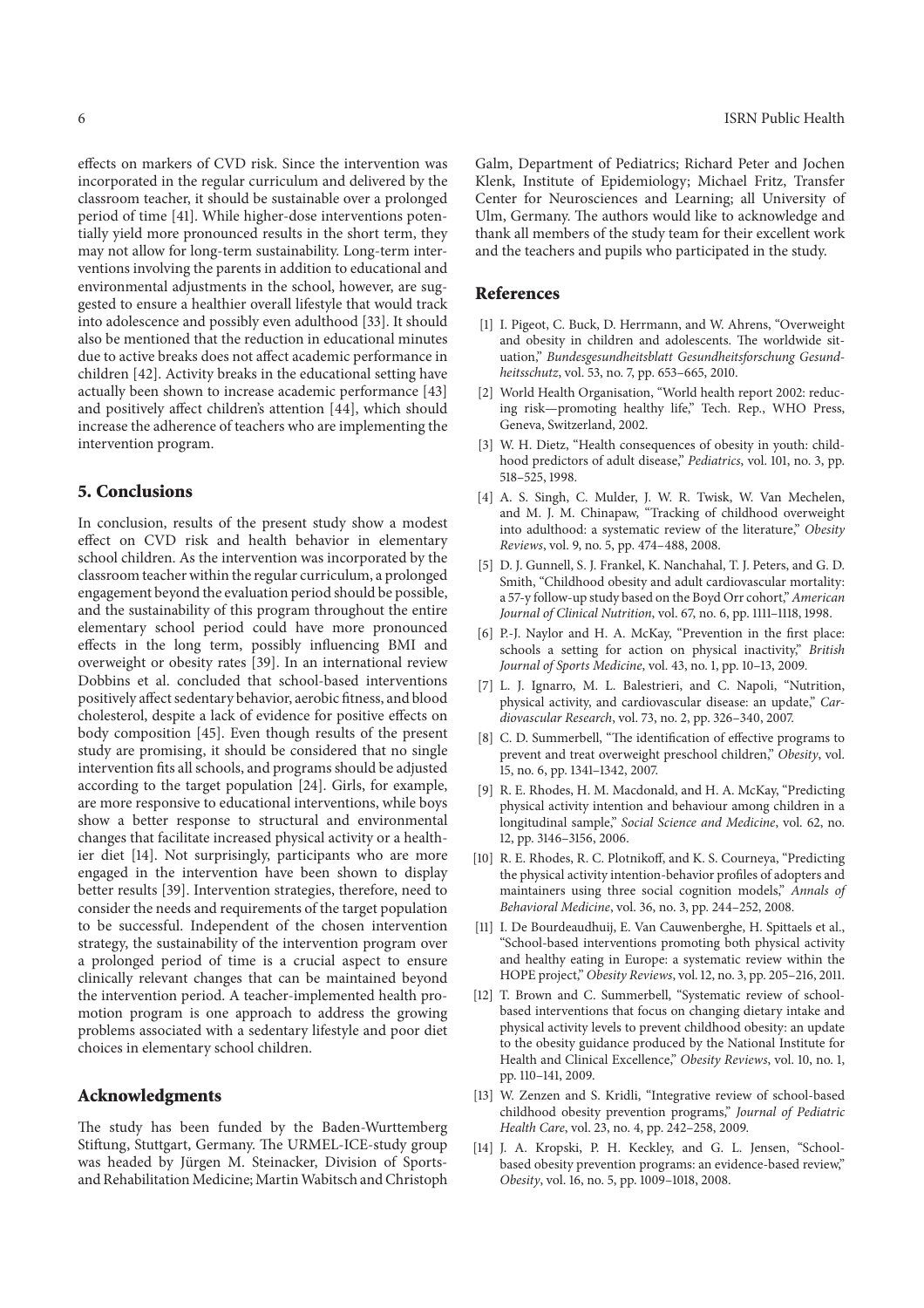- [15] K. C. Harris, L. K. Kuramoto, M. Schulzer, and J. E. Retallack, "Effect of school-based physical activity interventions on body mass index in children: a meta-analysis," Canadian Medical Association Journal, vol. 180, no. 7, pp. 719–726, 2009.
- [16] J. J. Reilly, E. Methven, Z. C. McDowell et al., "Health consequences of obesity," Archives of Disease in Childhood, vol. 88, no. 9, pp. 748–752, 2003.
- [17] J.-P. Després, I. Lemieux, J. Bergeron et al., "Abdominal obesity and the metabolic syndrome: contribution to global cardiometabolic risk," Arteriosclerosis, Thrombosis, and Vascular Biology, vol. 28, no. 6, pp. 1039–1049, 2008.
- [18] L. K. Bartholomew, G. Parcel, G. Kok, and N. Gottlieb, Intervention Mapping: Developing Theory and Evidence-Based Health Education Programs, Mayfield, Mountain View, Calif, USA, 2001.
- [19] K. Kromeyer-Hauschild, M. Wabitsch, D. Kunze et al., "Perzentile für den Body-mass-Index für das Kindes- und Jugendalter unter Heranziehung verschiedener deutscher Stichproben," Monatsschrift Kinderheilkunde, vol. 149, pp. 807-818, 2001.
- [20] National High Blood Pressure Education Program Working Group on High Blood Pressure in Children and Adolescents, "The fourth report on the diagnosis, evaluation, and treatment of high blood pressure in children and adolescents," Pediatrics, vol. 114, no. no. 2, supplement, 4th report, pp. 555–576, 2004.
- [21] F. Armellini, M. Zamboni, L. Rigo et al., "The contribution of sonography to the measurement of intra-abdominal fat," Journal of Clinical Ultrasound, vol. 18, no. 7, pp. 563–567, 1990.
- [22] B.-M. Kurth, "The German Health Interview and Examination Survey for Children and Adolescents (KiGGS): an overview of its planning, implementation and results taking into account aspects of quality management," Bundesgesundheitsblatt Gesundheitsforschung Gesundheitsschutz, vol. 50, no. 5-6, pp. 533–546, 2007.
- [23] P. Sahota, M. C. J. Rudolf, R. Dixey, A. J. Hill, J. H. Barth, and J. Cade, "Randomised controlled trial of primary school based intervention to reduce risk factors for obesity," British Medical Journal, vol. 323, no. 7320, pp. 1029–1032, 2001.
- [24] A. Z. Khambalia, S. Dickinson, L. L. Hardy, T. Gill, and L. A. Baur, "A synthesis of existing systematic reviews and meta-analyses of school-based behavioural interventions for controlling and preventing obesity," Obesity Reviews, vol. 13, no. 3, pp. 214–233, 2012.
- [25] F. T. Shaya, D. Flores, C. M. Gbarayor, and J. Wang, "Schoolbased obesity interventions: a literature review," Journal of School Health, vol. 78, no. 4, pp. 189–196, 2008.
- [26] S. L. Gortmaker, K. Peterson, J. Wiecha et al., "Reducing obesity via a school-based interdisciplinary intervention among youth: planet Health," Archives of Pediatrics and Adolescent Medicine, vol. 153, no. 4, pp. 409–418, 1999.
- [27] C. D. Summerbell, E. Waters, L. D. Edmunds, S. Kelly, T. Brown, and K. J. Campbell, "Interventions for preventing obesity in children," Cochrane Database of Systematic Reviews, no. 3, Article ID CD001871, 2005.
- [28] R. W. Taylor, K. A. McAuley, W. Barbezat, V. L. Farmer, S. M. Williams, and J. I. Mann, "Two-year follow-up of an obesity prevention initiative in children: the APPLE project," American Journal of Clinical Nutrition, vol. 88, no. 5, pp. 1371–1377, 2008.
- [29] E. Waters, A. de Silva-Sanigorski, B. J. Hall et al., "Interventions for preventing obesity in children," Cochrane Database of Systematic Reviews, vol. 12, Article ID CD001871, 2011.
- [30] R. G. Mcmurray, J. S. Harrell, S. I. Bangdiwala, C. B. Bradley, S. Deng, and A. Levine, "A school-based intervention can reduce

body fat and blood pressure in young adolescents," Journal of Adolescent Health, vol. 31, no. 2, pp. 125–132, 2002.

- [31] E. Rush, P. Reed, S. McLennan, T. Coppinger, D. Simmons, and D. Graham, "A school-based obesity control programme: project Energize. Two-year outcomes," British Journal of Nutrition, vol. 107, no. 4, pp. 581–587, 2012.
- [32] J. S. Harrell, S. A. Gansky, R. G. McMurray, S. I. Bangdiwala, A. C. Frauman, and C. B. Bradley, "School-based interventions improve heart health in children with multiple cardiovascular disease risk factors," Pediatrics, vol. 102, no. 2, part 1, pp. 371– 380, 1998.
- [33] Y. Manios, J. Moschandreas, C. Hatzis, and A. Kafatos, "Health and nutrition education in primary schools of Crete: changes in chronic disease risk factors following a 6-year intervention programme," British Journal of Nutrition, vol. 88, no. 3, pp. 315– 324, 2002.
- [34] M. Bronikowski and M. Bronikowska, "Will they stay fit and healthy? A three-year follow-up evaluation of a physical activity and health intervention in Polish youth," Scandinavian journal of public health, vol. 39, no. 7, pp. 704–713, 2011.
- [35] S. J. M. Verstraete, G. M. Cardon, D. L. R. De Clercq, and I. M. M. De Bourdeaudhuij, "A comprehensive physical activity promotion programme at elementary school: the effects on physical activity, physical fitness and psychosocial correlates of physical activity," Public Health Nutrition, vol. 10, no. 5, pp. 477– 484, 2007.
- [36] H. E. Erwin, A. Beighle, C. F. Morgan, and M. Noland, "Effect of a low-cost, teacher-directed classroom intervention on elementary students' physical activity," Journal of School Health, vol. 81, no. 8, pp. 455–461, 2011.
- [37] K. T. Magnusson, I. Sigurgeirsson, T. Sveinsson, and E. Johannsson, "Assessment of a two-year school-based physical activity intervention among 7-9-year-old children," International Journal of Behavioral Nutrition and Physical Activity, vol. 8, article 138, 2011.
- [38] M. Francis, S. S. D. Nichols, and N. Dalrymple, "The effects of a school-based intervention programme on dietary intakes and physical activity among primary-school children in Trinidad and Tobago," Public Health Nutrition, vol. 13, no. 5, pp. 738–747, 2010.
- [39] D. A. Gentile, G. Welk, J. C. Eisenmann et al., "Evaluation of a multiple ecological level child obesity prevention program: switch what you do, view, and chew," BMC Medicine, vol. 7, article 49, 2009.
- [40] S. N. Bleich, B. J. Herring, D. D. Flagg, and T. L. Gary-Webb, "Reduction in purchases of sugar-sweetened beverages among low-income black adolescents after exposure to caloric information," American Journal of Public Health, vol. 102, no. 2, pp. 329–335, 2012.
- [41] D. A. Dzewaltowski, P. A. Estabrooks, G. Welk et al., "Healthy youth places: a randomized controlled trial to determine the effectiveness of facilitating adult and youth leaders to promote physical activity and fruit and vegetable consumption in middle schools," Health Education and Behavior, vol. 36, no. 3, pp. 583– 600, 2009.
- [42] Y. Ahamed, H. Macdonald, K. Reed, P.-J. Naylor, T. Liu-Ambrose, and H. Mckay, "School-based physical activity does not compromise children's academic performance," Medicine and Science in Sports and Exercise, vol. 39, no. 2, pp. 371–376, 2007.